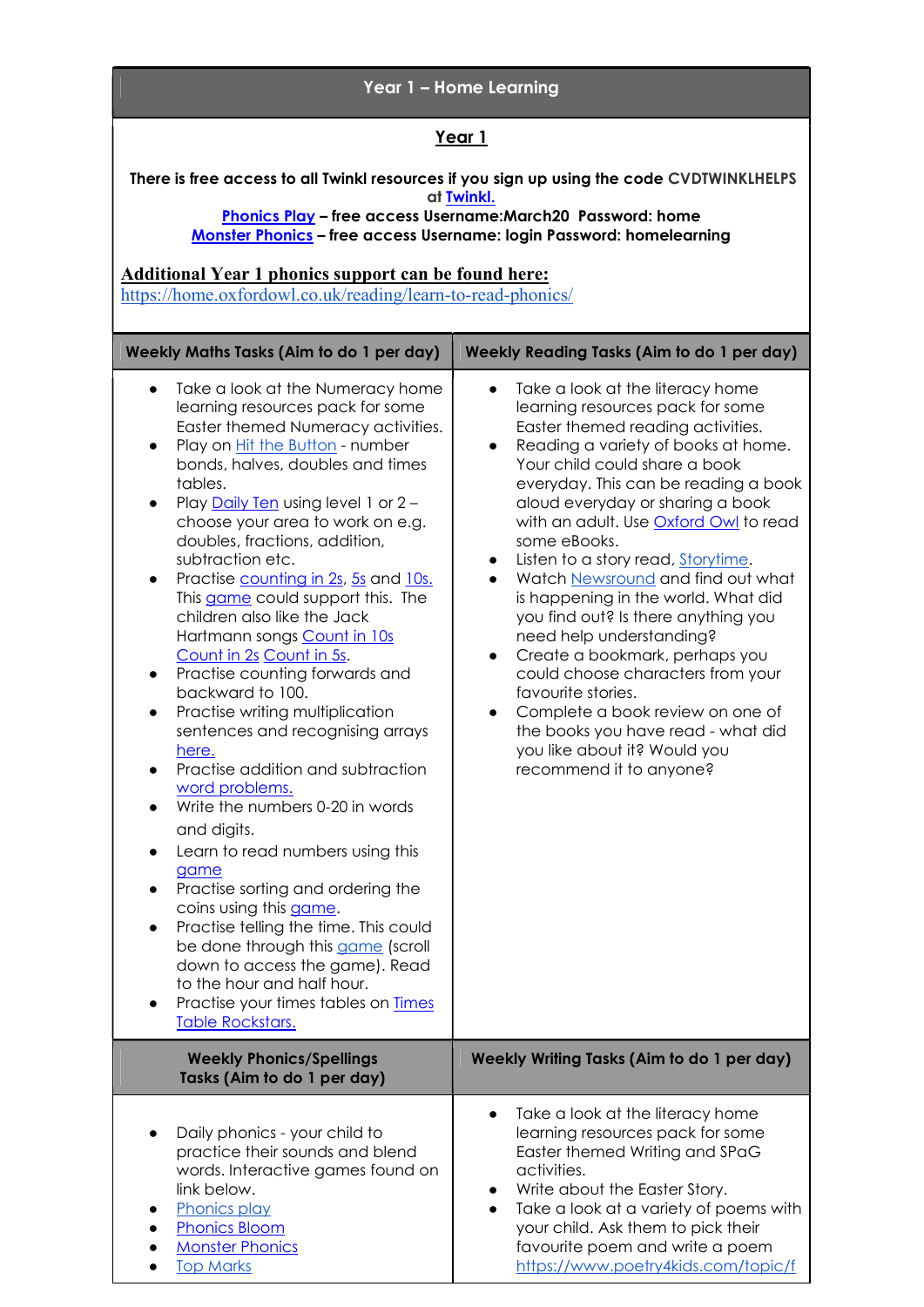## Spelling

- **Spelling City**
- Spell the days of the week: Keep a diary of things you do in the week.
- Spell common exception words
- **Complete some CEW word mats.**
- Complete some CEW wordsearches.

#### amily/

● Write a letter or postcard - find out about different postcards and why people write them. Can they design the front of the postcard and then plan what to write and who they could write it too.

## Learning Project - Easter

## Geography:

Make a Easter Egg Hunt map – Choose a space that you are familiar with and draw a map to guide someone hunting for eggs. Include features of the area – eg. Furniture, trees etc. – and make a key. Perhaps include the key compass points.

# DT:

Cut out the shapes and create an Easter chick – Available in Learning resource pack.

Create an Easter basket – use the resource available in the Learning resource pack or just use what you have at home! https://www.youtube.com/watch?v=bcq6AhQMqcQ

Bake some Easter themed cakes - http://www.foodnetwork.co.uk/recipes/eastercupcakes.html or https://rainydaymum.co.uk/easter-cupcakes-to-make-with-kids/

Other Easter Themed Crafts - https://www.redtedart.com/easter-crafts-ideas-to-inspireyou/

## Science:

Spring is a time of growth and new beginnings. Plant some seeds and discover how they grow.

Spring Walk – Go outside and take note of how the season have changed from Winter to Spring. Use your senses to explore what you experience.

Animals – Use the Learning resources pack to compare various animals.

RE:

Learn about the Christian Easter Story and discuss. https://www.youtube.com/watch?v=HL8R158Ujp4

## Art:

Make an Easter card for someone in your family. https://www.youtube.com/watch?v=BtQBHZzi74w https://blog.hobbycraft.co.uk/8-ingenious-easter-bunny-cards-must-make/

## Additional learning resources parents may wish to engage with

Additional Year 1 phonics support can be found here: https://home.oxfordowl.co.uk/reading/learn-to-read-phonics/

Additional year 2 work to support SATs can be found here: https://www.theschoolrun.com/key-stage-1-sats-learning-journey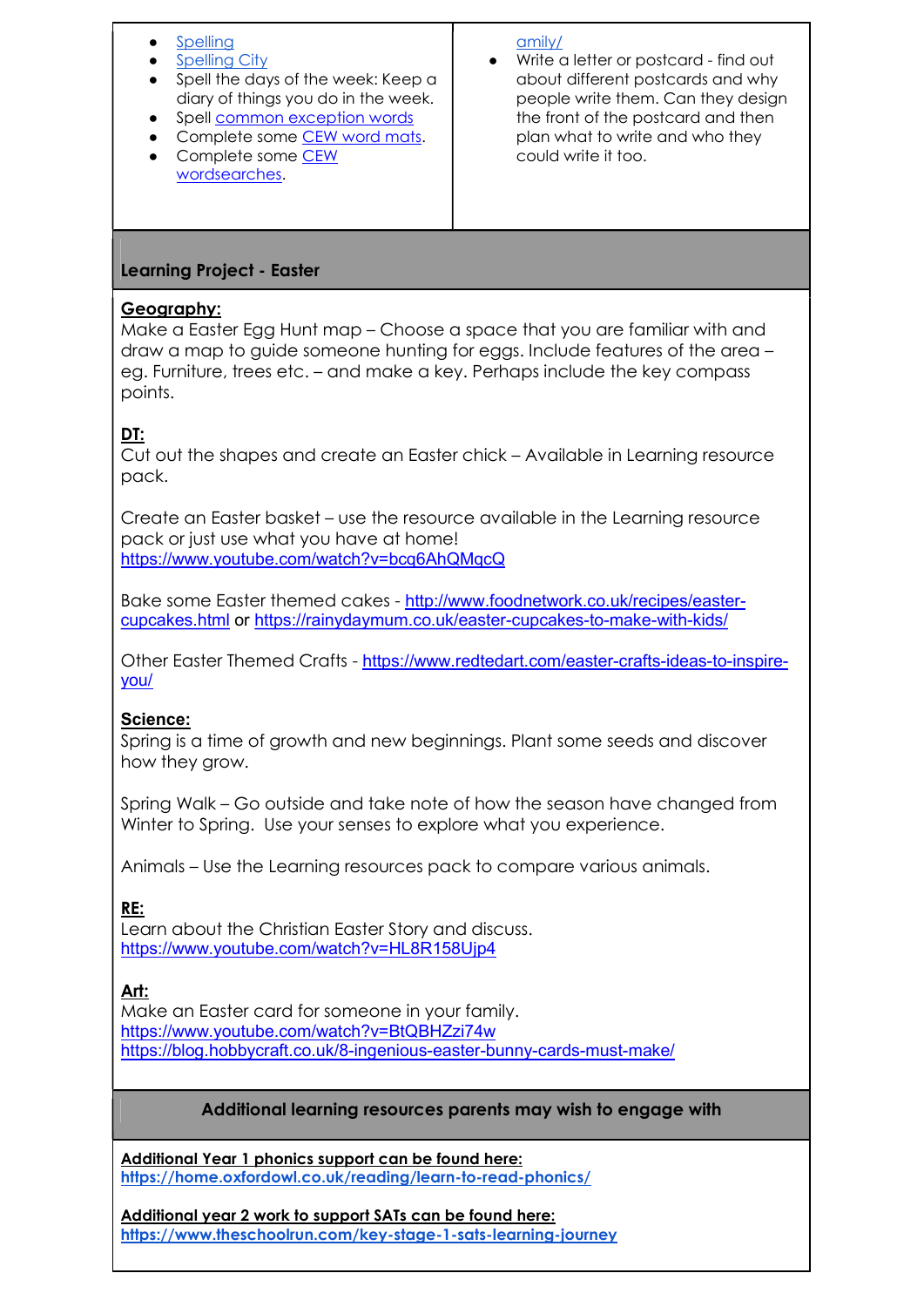#### Go Noodle dances are a great way to improve co-ordination and to keep fit.

Joe Wicks will be doing PE lessons on his YouTube channel free from 9am each morning.

#### Resources for Children to access learning https://www.mindfulschools.org/free-online-mindfulness-class-for-kids/

Khan Academy

https://www.khanacademy.org

Especially good for maths and computing for all ages but other subjects at Secondary level. Note this uses the U.S. grade system but it's mostly common material.

## BBC Learning

http://www.bbc.co.uk/learning/coursesearch/

This site is old and no longer updated and yet there's so much still available, from language learning to BBC Bitesize for revision. No TV licence required except for content on BBC iPlayer.

## Premier League Primary Stars

https://r1.dmtrk.net/3VTU-14108-13344SN3B5/cr.aspx?v=0

Spellings and Maths activities with a Premier League theme where children can pick their favourite team.

## Blockly https://blockly.games

Learn computer programming skills - fun and free.

Scratch

https://scratch.mit.edu/explore/projects/games/

Creative computer programming

Ted Ed https://ed.ted.com

All sorts of engaging educational videos

#### National Geographic Kids https://www.natgeokids.com/uk/

Activities and quizzes for younger kids.

Mystery Science https://mysteryscience.com

Free science lessons

The Kids Should See This https://thekidshouldseethis.com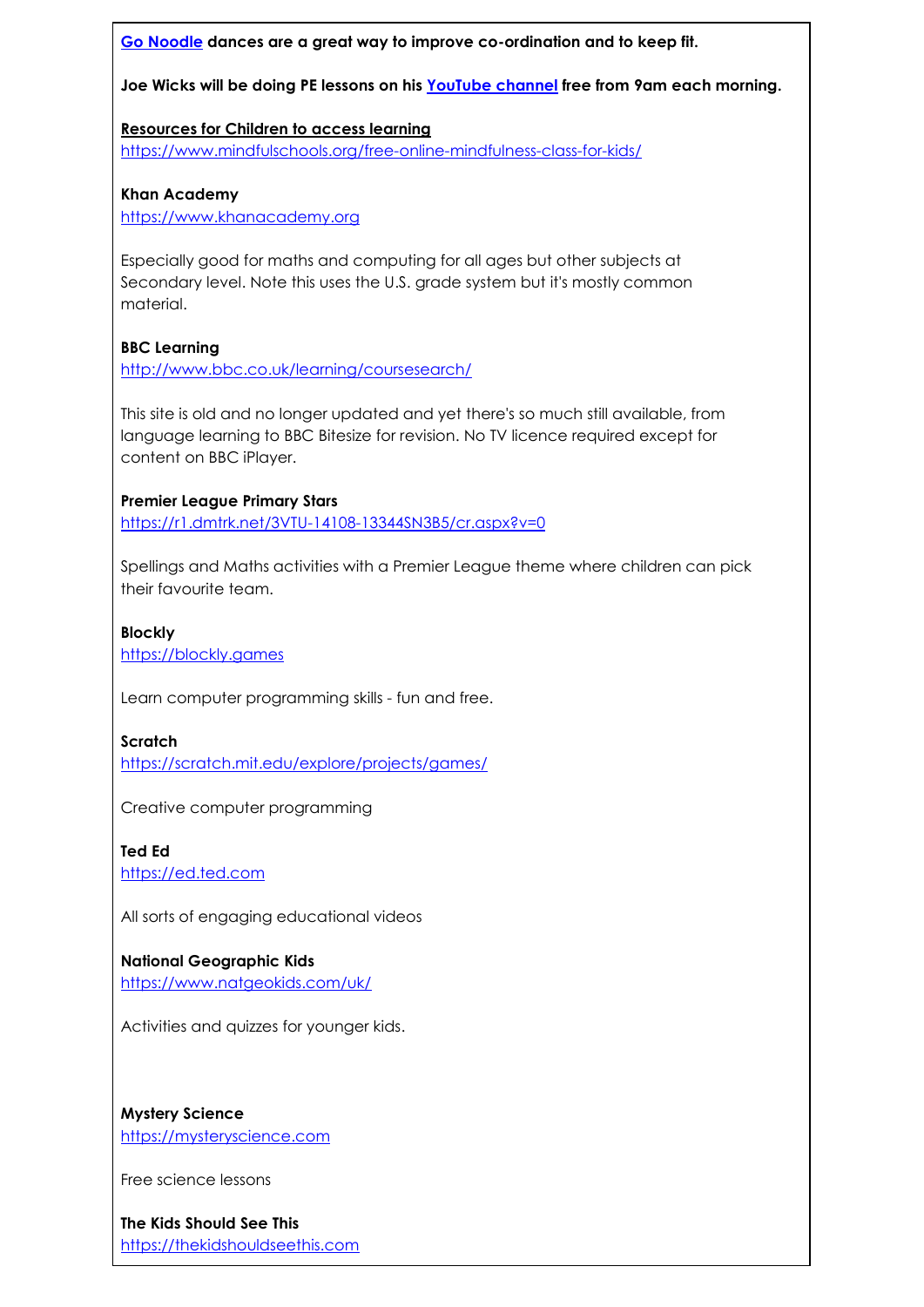Wide range of cool educational videos

Crash Course https://thecrashcourse.com

You Tube videos on many subjects

#### Crash Course Kids

https://m.youtube.com/user/crashcoursekids

As above for a younger audience

Crest Awards https://www.crestawards.org

Science awards you can complete from home.

iDEA Awards https://idea.org.uk

Digital enterprise award scheme you can complete online.

Paw Print Badges https://www.pawprintbadges.co.uk

Free challenge packs and other downloads. Many activities can be completed indoors. Badges cost but are optional.

Tinkercad https://www.tinkercad.com

All kinds of making.

#### Cbeebies Radio

https://www.bbc.co.uk/cbeebies/radio

Listening activities for the younger ones.

#### Nature Detectives

https://naturedetectives.woodlandtrust.org.uk/naturedetectives/

A lot of these can be done in a garden, or if you can get to a remote forest location!

#### British Council

https://www.britishcouncil.org/school-resources/find

Resources for English language learning

## Geography Games

https://world-geography-games.com/world.html

Geography gaming!

Blue Peter Badges https://www.bbc.co.uk/cbbc/joinin/about-blue-peter-badges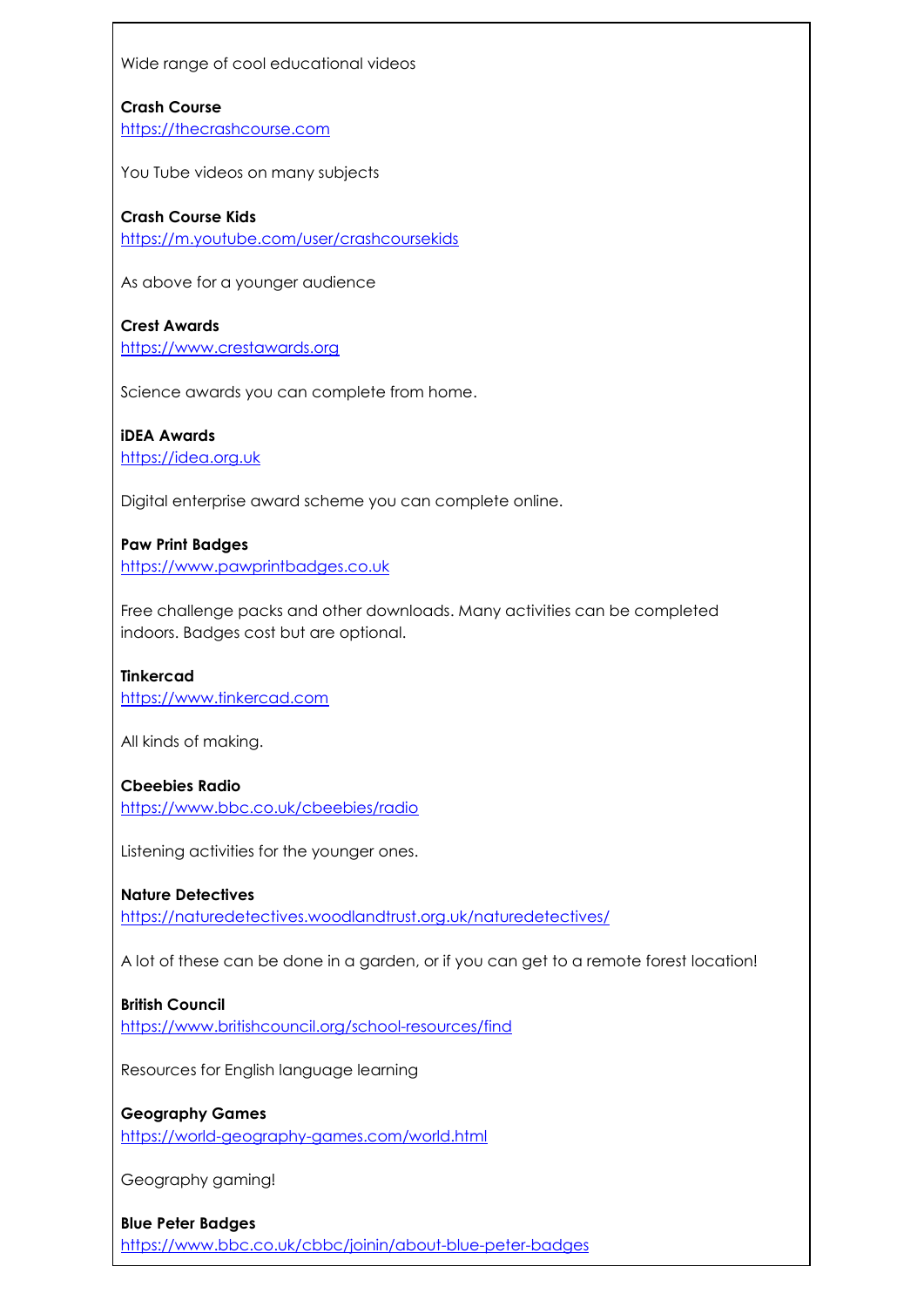If you have a stamp and a nearby post box.

## The Artful Parent

https://www.facebook.com/artfulparent/

Good, free art activities

## Red Ted Art

https://www.redtedart.com

Easy arts and crafts for little ones

# The Imagination Tree

https://theimaginationtree.com

Creative art and craft activities for the very youngest.

#### Toy Theater https://toytheater.com/

Educational online games

## DK Find Out

https://www.dkfindout.com/uk/?fbclid=IwAR2wJdpSJSeITf4do6aPhff8A3tAktnmpaxq ZbkgudD49l71ep8-sjXmrac

Activities and quizzes

Twinkl are giving a free One Month Ultimate Membership www.twinkl.co.uk/offer and enter the code UKTWINKLHELPS

Purple Mash who are offering free access to their online platform during school closures

https://2simple.com/blog/using-purple-mash-when-school-closed/

Maths Shed & Spelling Shed are offering a 14 day free trial, and will extend any new free trials for the duration of closures www.edshed.com

Times Table Rock Stars are offering free full access https://ttrockstars.com/page/covid19support

Kapow Primary Resources have extended their free trial to two weeks https://www.kapowprimary.com/free-trial

Oxford Owl who have a free eBook Library online for pupils to access if at home https://www.oxfordowl.co.uk/for-home/find-a-book/library-page/

Teach your Monster to Read have their free app and website use for phonics games https://www.teachyourmonstertoread.com/?gclid=Cj0KCQjwu6fzBRC6ARIsAJUwa2 QMIBBycYzetyWtOLKL96Wl56ePvxD8\_EHd5OzahUNYhSwbg7FDoQgaAjeiEALw\_ wcB

Book Creator App are offering a free collaboration upgrade https://bookcreator.com/2020/03/support-for-schools-affected-by-coronavirus/